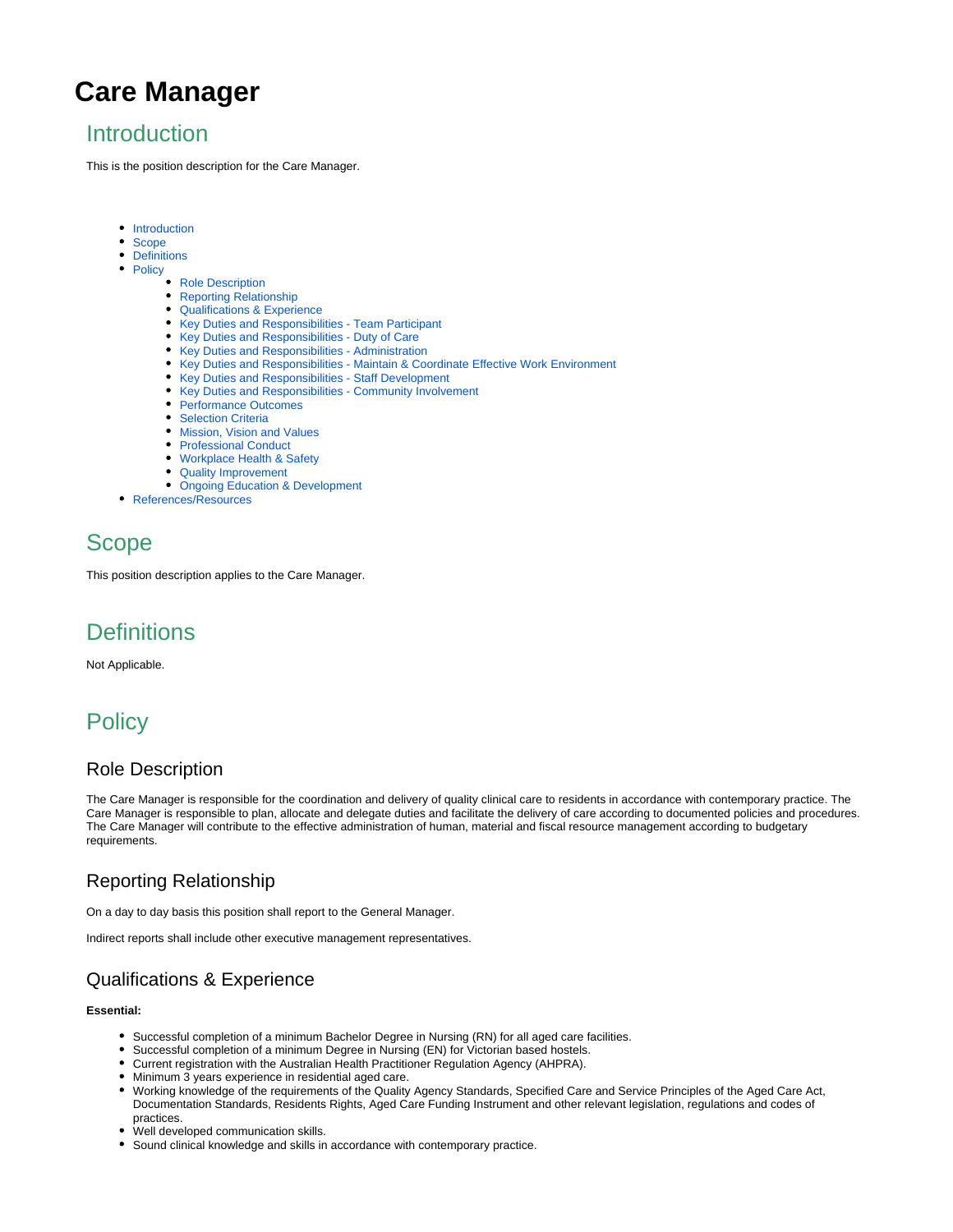Current National Police Certificate (or ability to acquire).

#### **Desirable:**

- Previous nursing management experience.
- Experience and involvement in accreditation processes.

#### <span id="page-1-0"></span>Key Duties and Responsibilities - Team Participant

- Works within a team environment to ensure quality care is delivered to all residents and their representatives of the facility.
- Supports, mentors, communicates and shares knowledge with staff in the provision of excellence in care and lifestyle options for residents.

#### <span id="page-1-1"></span>Key Duties and Responsibilities - Duty of Care

Ensure duty of care is provided by:

- Following organisational policies and procedures.
- Supporting the rights, interests and needs of the resident and staff.
- Assessing situations for risk or potential risk to the resident.
- Ongoing evaluation of performances against industry best practices, governing codes of practices and legislation.
- Adheres to the Nurses Professional Code of Conduct and Code of Ethics, plus national competency standards.
- Maintains own level of professional standards of practices through ongoing professional development.

#### <span id="page-1-2"></span>Key Duties and Responsibilities - Administration

- Policy development through attendance at required organisational meetings, senior and/or strategic planning days.
- Monitors impact of clinical policies, procedures and practices; and reports and actions areas of inconsistency and non compliance.
- Participates in quality care management systems including audits, reviews and data analysis.

#### <span id="page-1-3"></span>Key Duties and Responsibilities - Maintain & Coordinate Effective Work Environment

- Contributes to the promotion and creation of a caring and cohesive team by providing effective guidance and support that actively fosters interaction between staff, residents and their families and friends.
- Assists in the development, implementation and delivery of best practices in clinical care.
- Oversees and participates in the management of resident care planning through liaison with the clinical team, the resident and/or their representative.
- Manages own time. Plans and records own daily workload and delegates effectively and efficiently.
- Responds to internal and external change in a manner which promotes continuity of lifestyle.
- Be contactable out of normal business hours for staff to contact in the case of an emergency or other related matter. This task can be shared between the General Manager and Care Manager.

#### <span id="page-1-4"></span>Key Duties and Responsibilities - Staff Development

- Participates in staff professional development and staff performance reviews.
- Assists and mentors other staff to develop and upgrade his/her work skills where appropriate.
- Liaises with senior management team, staff and other personnel in the development, delivery and review of education programs, either individually or as a group.

#### <span id="page-1-5"></span>Key Duties and Responsibilities - Community Involvement

- Establishes and maintains contact and good working relationships with external providers and community services related to the care and services for the aged.
- Ongoing awareness and sensitivity to the changes occurring in aged care, nursing, community health and welfare.

#### <span id="page-1-6"></span>Performance Outcomes

- Evidence in residents records of accurate nursing assessment and care planning which reflect contemporary nursing practice. Resident records also show documentation of exceptions to care plans and evaluation of care plans in partnership with residents/representatives.
- Evidence that work practice reflect policies and procedures and contemporary, safe practice.
- Evidence of undertaking delegated duties.
- Evidence of satisfactory admission and ACFI documentation as per validation.

#### <span id="page-1-7"></span>Selection Criteria

- 1. Demonstrated extensive planning, organisational and negotiation skills.
- 2. Demonstrated initiative and a positive constructive attitude.
- 3. Demonstrated well-developed communication and interpersonal skills.
- 4. Possess knowledge of relevant legislation, particularly the National Health Reform, National Standards and Aged Care Standards.
- <span id="page-1-8"></span>5. Demonstrated ability to deliver excellent clinical care standards in accordance with the organisational policies and procedures.